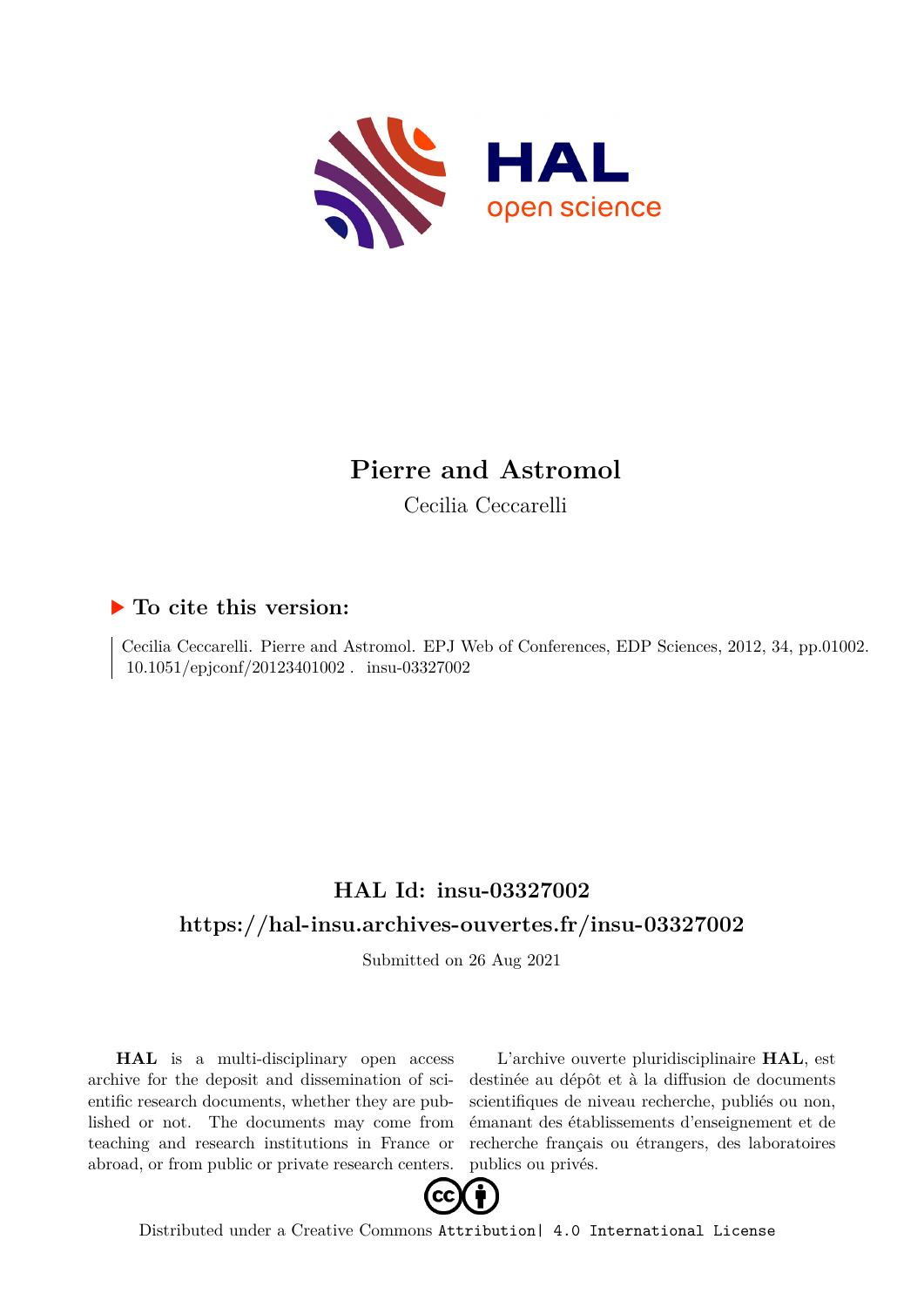EPJ Web of Conferences , **34** 01002 (2012) DOI: 10.1051/epjconf/20123401002 <sup>C</sup> Owned by the authors, published by EDP Sciences, 2012

### **Pierre and Astromol**

Cecilia Ceccarelli<sup>1,a</sup>

UJF-Grenoble 1 / CNRS-INSU, Institut de Planetologie et d'Astrophysique de Grenoble (IPAG) UMR ´ 5274, Grenoble, F-38041, France

> **Abstract.** This is my tribute to Pierre and his role in creating and keeping alive our group, Astromol.

#### **1 Introduction**

All the story started in December 2002, in the Salle Chartreuse of IPAG. I was going to join LAOG starting from January 2003, LAOG was going to have a new director, Thierry Montmerle, and a new structure with a few large groups. At that time, the ancient group of radioastronomy was almost dismissed. Many had left for joining IRAM, Alain Castets had left to Bordeaux as Director of the Observatoire de Bordeaux and of the Astronomy Laboratory, Bertrand Lefloch was in a two-years detachment in Madrid. Claudine Kahane was almost practically alone working on millimeter astronomy and, what more, she just took the heavy responsibility of the direction of the DEUG of Physics at the University Joseph Fourier of Grenoble. The group of theoretical chemistry, built up at the creation of the IRAM institute to back up it, consisted of two permanent staff members, Pierre and Claire Rist, plus Laurent Wiesenfeld, who formally joined LAOG mid-2003, and some students. In salle Chartreuse, we were, therefore, a few but very enthusiast people who wanted to join their forces to create a new group to pave a new road for the astrochemistry at IPAG. We had no doubts that that was the way to go: millimeter astronomers needed more than ever the expertise of theoretical chemistry people and theoretical chemistry people needed the strong support of a millimeter astrochemistry group. So the discussion was rather about the name of the new group and the name of a group leader, in fact the "pourparler" of the group. We converged fast on the name, Astromol. Then, when it came the moment to decide who was going to be the group leader, each of us indicated the other in front of him/her. *We all bursted out, it was fun and it was the imprint of Astromol, a group of people glued together by a shared scientific vision and friendship.* It was decided that I was to take the challenge. I have to say that with Pierre, Thierry and Claudine at my sides, my job was greatly eased. The meeting ended up with free-wheel crazy ideas filling up our minds while champagne and foie gras filled up our mouths and stomachs. After almost a decade, Astromol counts a dozen permanent stuff members and several students, more than doubling the sizes at its birth.

The figure shows an emblematic and playful figure that was part of the first public presentation of Astromol: a warrior with two weapons, the astrophysical observations and modeling, and the theoretical chemistry. After almost a decade, we still have this double, interdisciplinary composition and the two sides of Astromol keep feeding each other more than ever. We used to have long discussions of where Astromol should lead for, often around a table with foie gras or fresh cooked pasta and, no doubt, good wine. This brought us towards three large projects: the participation at the European ITN "The Molecular Universe", the scientific participation to the Herschel HIFI project, and the set up of the ANR project "Forcoms". Pierre was a fondamental actor in all these discussions as much

a e-mail: Cecilia.Ceccarelli@obs.ujf-grenoble.fr

This is an Open Access article distributed under the terms of the Creative Commons Attribution License 2.0, which permits unrestricted use, distribution, and reproduction in any medium, provided the original work is properly cited.